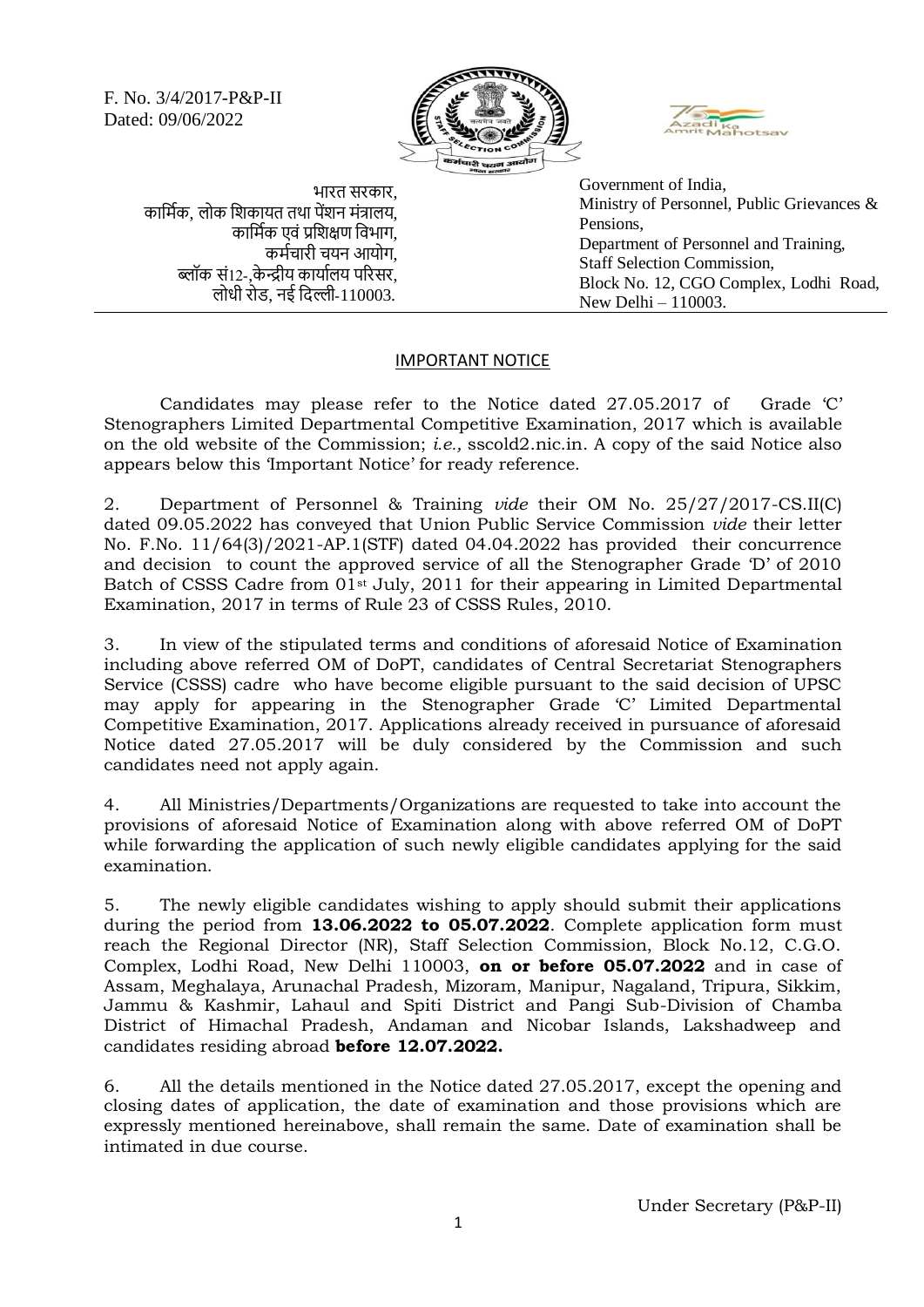# **STAFF SELECTION COMMISSION NOTICE**

# **Date of Publication: 27-5-2017 Closing date: 28-6-2017 Date of Computer Based Examination: 30-07-2017**

# **GRADE 'C' STENOGRAPHERS LIMITED DEPARTMENTAL COMPETITIVE EXAMINATION, 2017**

F.No.3/4/2017-P&P-II:- The Staff Selection Commission will hold Computer Based Limited Departmental Competitive Examination on 30-07-2017 at Delhi, Allahabad, Mumbai, Banglaore, Kolkata, Guwahati, Chennai, Chandigarh and Raipur for making additions to the Select List for Grade 'C' Stenographers of the following Services/ Cadres, subject to availability of confirmed number of vacancies:-

- (i) Central Secretariat Stenographers Service Grade 'C';
- (ii) Stenographers Cadre of Indian Foreign Service (B) Grade-II;
- (iii) Armed Forces Headquarters Stenographers Service Grade 'C';
- (iv) Railway Board Secretariat Stenographers Service Grade 'C';
- (v) Election Commission of India Stenographers Service Grade 'C';

The centres and the date of the examination mentioned above are liable to be changed at the discretion of the Commission. Candidates accepted for admission to the examination will be informed of the place, time and dates they should present themselves for taking the examination.

- 2. (i) Number of vacancies in the Services mentioned above shall be as per vacancy intimated by the indenting Cadres/ User Departments.
	- (ii) Reservation for Scheduled Castes/ Scheduled Tribes candidates shall be as per vacancy position reported by the indenting Cadres.
	- (iii) Physically Handicapped/ Challenged candidates having physical disabilities in one Leg (OL), Both Leg (BL), Blind (B) and Partially Blind (PB) are eligible for the post.

3. A candidate seeking admission to the examination must apply to the Regional Director (NR), Staff Selection Commission, Block No.12, C.G.O. Complex, Lodhi Road, New Delhi-110504 in the prescribed application form.

4. Complete application form must reach the **Regional Director (NR), Staff Selection Commission, Block No.12, C.G.O. Complex, Lodhi Road, New Delhi 110003**, on or before **28.06.2017** and in case of Assam, Meghalaya, Arunachal Pradesh, Mizoram, Manipur, Nagaland, Tripura, Sikkim, Jammu & Kashmir, Lahaul and Spiti District and Pangi Sub-Division of Chamba District of Himachal Pradesh, Andaman and Nicobar Islands, Lakshadweep and candidates residing abroad before **06-07-2017** Applications received after that date will not be considered.

**Note: 1.** Candidates must submit their application in the form prescribed in the Notice of the examination. Application submitted in any other format, will not be entertained.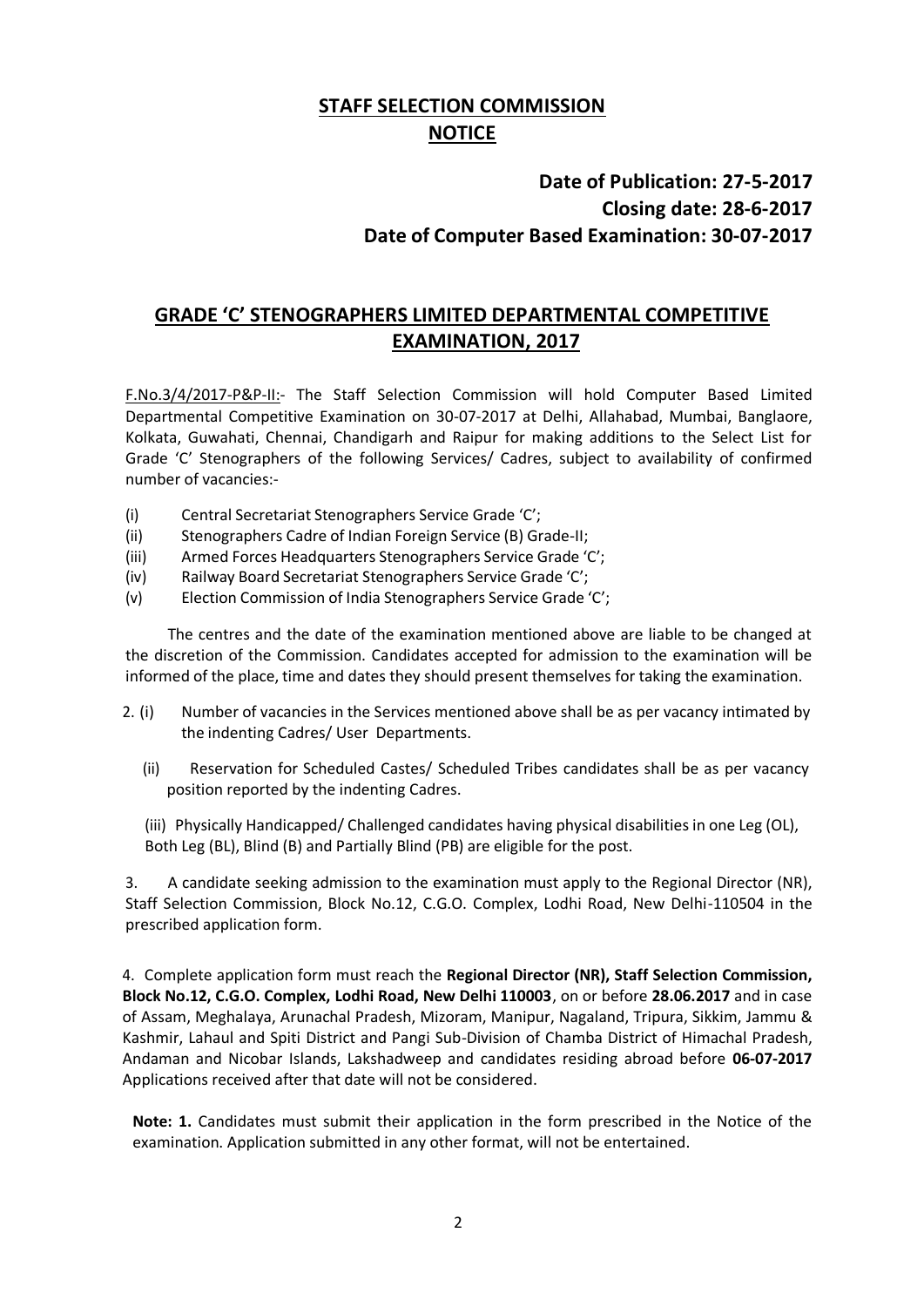**Note: 2.** Cadre Authorities of the applicant must send/ forward the application to the Commission before the closing date/ last date.

**Note: 3.** Applications received after the closing date will not be entertained.

**Note: 4.** Commission will not be responsible for postal delay.

- 5. All communications in respect of an application should be addressed to **the Regional Director (NR), Staff Selection Commission, Block No.12, C.G.O. Complex, Lodhi Road, New Delhi-110003** and should contain the following particulars:-
	- (i) NAME OF EXAMINATION.
	- (ii) MONTH AND YEAR OF EXAMINATION.
	- (iii) ROLL NUMBER OR DATE OF BIRTH (IF ROLL NUMBER NOT COMMUNICATED TO CANDIDATE).
	- (iv) NAME OF CANDIDATE (IN FULL AND IN BLOCK LETTERS).
	- (v) POSTAL ADDRESS AS GIVEN IN APPLICATION.

Communication not giving these particulars will not be attended to. In all correspondence with the Staff Selection Commission concerning this examination, candidates should invariably superscribe their envelopes and correspondence with the words and figures, **"Grade 'C' Stenographers Limited Departmental Competitive Examination, 2017".**

6. Ministry/ Departments while forwarding the applications should certify that vacancy in relevant category to which the candidate belongs is/ are available.

### **7. INSTRUCTIONS TO CANDIDATES**

**A.** The candidate must carefully go through the Notice, the Rules, Application Form and other papers related to the examination, to verify his/ her eligibility before filling up the Application Form. The conditions prescribed can in no case be relaxed.

The candidate must select, from among the centres given in paragraph 1 of the Notice, the centre at which he/ she wishes to appear for the examination and indicate the same in his/ her application. No request for a change in the centre will be entertained. The Commission may direct the candidate to appear in any other centre, at its discretion.

There will be no centre at any Indian mission abroad. A candidate serving at an Indian mission abroad will have to appear for this examination in India at his/ her own expense.

**B.** Application form must be completed in the candidate's own handwriting. Complete Application Form should be sent to the **Regional Director (NR), Staff Selection Commission, Block No.12, C.G.O. Complex, Lodhi Road, New Delhi-110003**, so as to reach him/ her by the last date prescribed in the Notice.

**Note: Candidates should clearly specify in column 6 of the Application Form the language in which they wish to take the stenography Test. Paragraph 9(iii) may also be referred to. Option once exercised shall be final and No request for alteration shall be entertained. If No entry is made in the said column, the medium of stenography Test shall be taken as English.**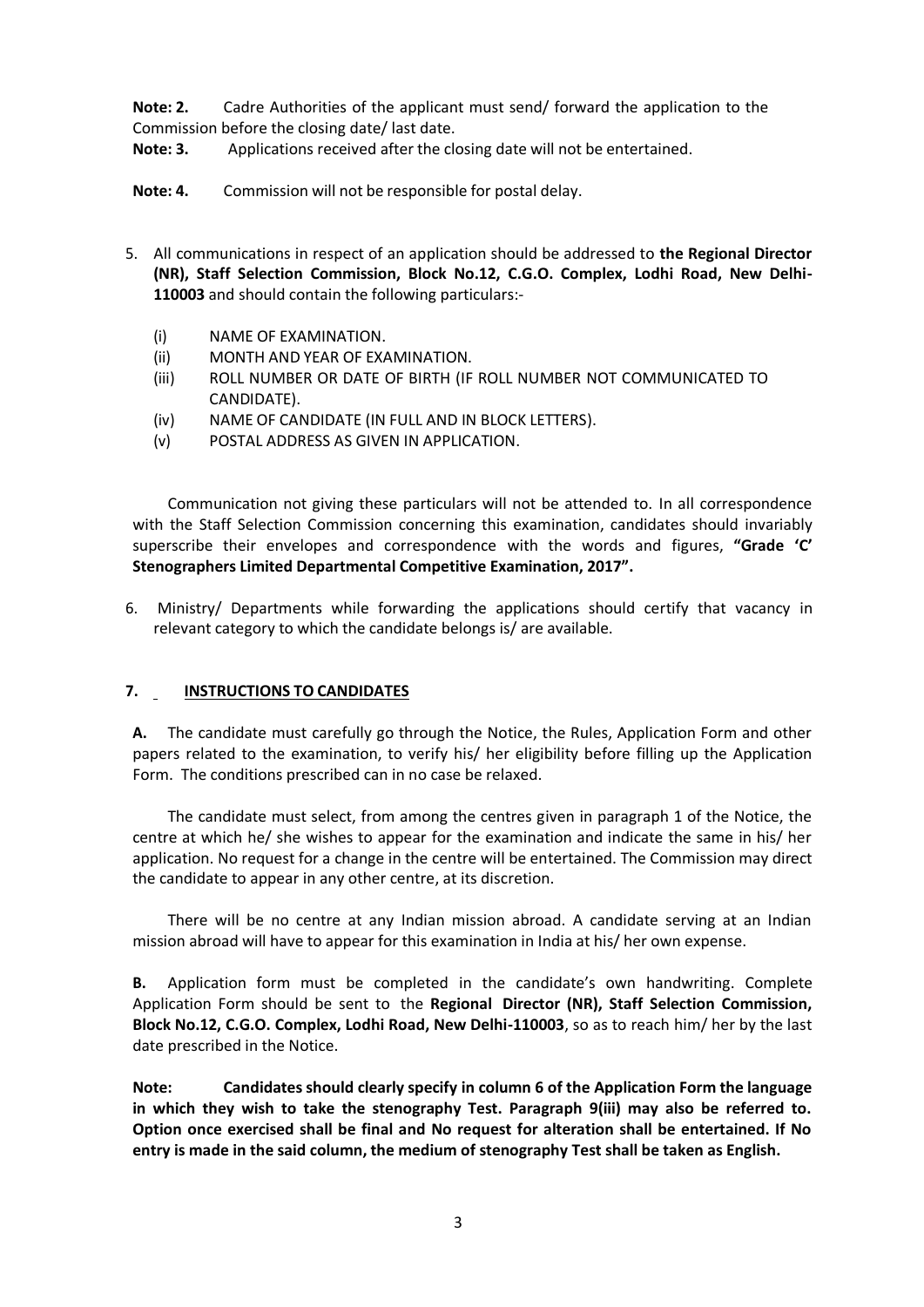A candidate residing abroad or in the far off areas such as Andaman & Nicobar Islands or in Lakshadweep may at the direction of the Commission, be required to furnish documentary evidence to show that he/ she was residing abroad or in the Andaman & Nicobar Islands or in Lakshadweep from a date prior to the date specified in **Para 4 of the Notice.**

A candidate must submit his/ her application through the Head of his/ her Department or Office concerned who will complete the endorsement at the end of Application Form and forward it to the Commission.

**C.** Candidates are cautioned that they should not furnish any particulars that are false or suppress any material information in filling in the application form.

#### **D Details of the documents to be sent along-with the application.**

(i) (a) Certified true copy of the first page of the service Book attested by the Head of Department or Office in which the candidate is employed at the time of making the application and should show the name of the candidate in full, his/ her father's name (Husband's name in the case of a married women) Nationality, name of the Scheduled Castes/ Scheduled Tribes in the case of candidates belonging to such caste or tribe, Date of Birth by the Christian Era (both in figures and words), Educational Qualification and specimen Signature of the candidate.

(b) Certified true copy of the particulars of service from the Head of Department or Office in which he/ she is working at the time of making the application and should show the posts held alongwith scale of pay and the capacity i.e. substantive, officiating, permanent or temporary in which the post is held.

(c) Three copies of recent good quality passport size (5 cm. X 7 cm. approx) photographs of the candidate out of which one should be pasted on the Application Form, one should be enclosed with Application Form and remaining one must be brought at examination centre for affixing on the Commission's Admission Certificate.

- **Note- I:** Photograph pasted on the Application Form must signed by the forwarding authority and his/ her seal affixed on it.
- **Note-II:** The Commission may, if it considers necessary, call for the Service Book or other documentary evidence.
- (ii) The documents required in support of claim for relaxation of age must be submitted along with the application failing which no relaxation in age will be allowed.

**E.** Candidates are cautioned that if an application is incomplete or wrongly filled or is not accompanied by any one of the documents mentioned under paragraph 7(D) of the notice is liable to be rejected and no appeal against its rejection will be entertained. In case of specified valid reasons, the document (s) not submitted with the application, should be sent soon after the submission of the application and in any case they must reach the Commission within 07 days from the closing date of the receipt of application failing which, the application is liable to be rejected.

Candidates are cautioned that they should, in no case alter or tamper with any entry in the documents submitted by them, nor should they submit forged documents. If there is any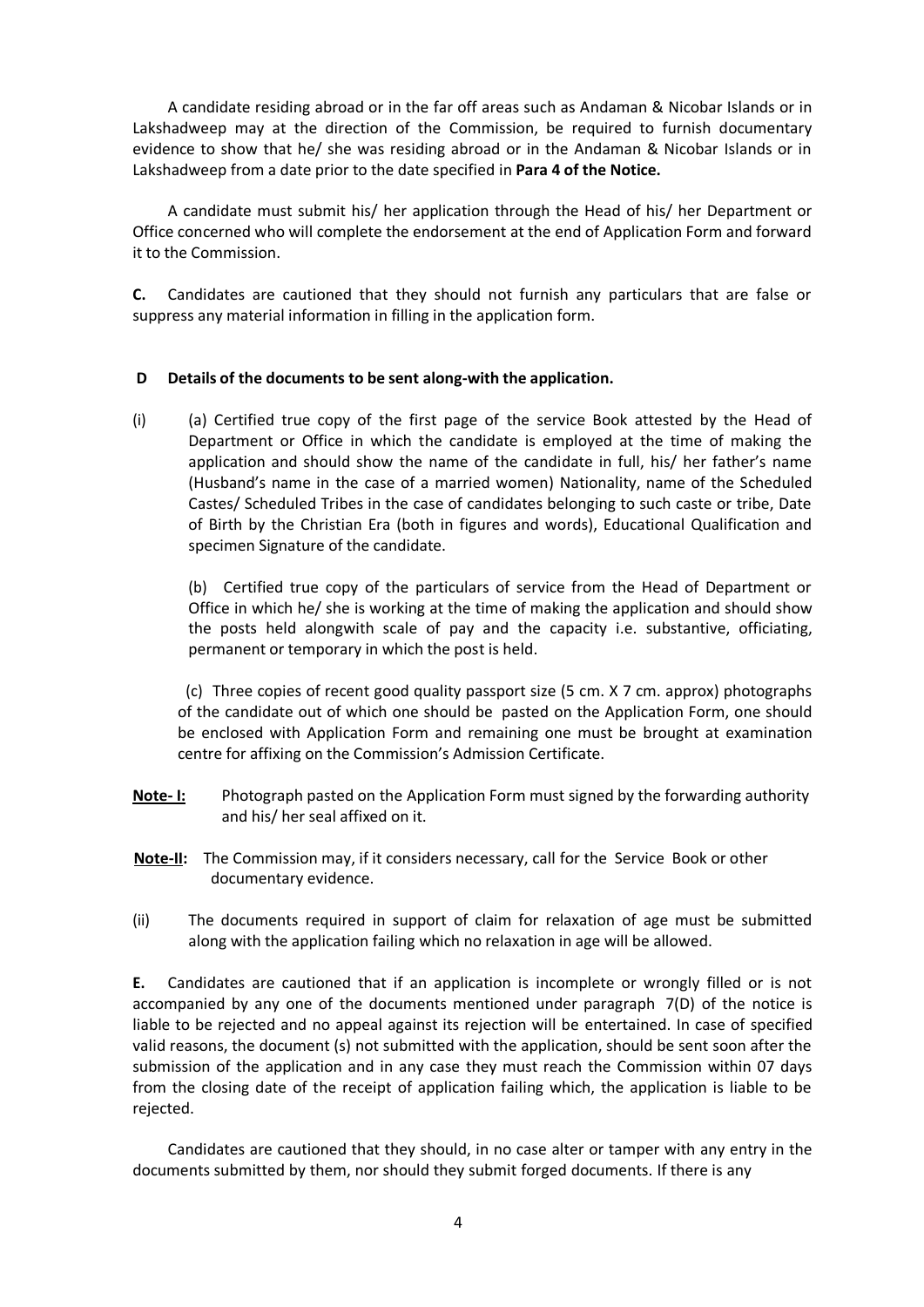inaccuracy or any discrepancy between two or more such documents, an explanation regarding the discrepancy may be submitted separately.

**F.** (i) A candidate disabled while in the Defence Services claiming age concession under Para 8C (ii) should produce an attested copy of a certificate in the form prescribed below from the Director General Resettlement, Ministry of Defence, to show that he/ she was disabled while in the Defence Services, in operations during hostilities with any foreign country or in a disturbed area and released as a consequence thereof.

## **Form of certificate to be produced by the candidate.**

Certified that Rank No. …………………. Shri………………………………………… of Unit……… was disabled while in the Defence Services, in operations during hostilities with a foreign country or in a disturbed area\* and was released as a result of such disability.

#### \***Strike out whichever is not applicable.**

**G.** Every candidate, for admission to the examination, will be informed, at the earliest possible date in the response of his/ her application, that is, whether he/ she is eligible or not. It is not, however, possible to say when the result will be communicated. However, if a candidate does not receive from the Staff Selection Commission, a communication regarding the response of his/ her application one month before the date of the examination, he/ she should at once contact the Commission along with documentary evidence that he/ she had applied for the examination. Failure to comply with this provision will deprive the candidate of any claim to consideration.

**H** Candidates are not entitled to receive any Travelling Allowance from Staff Selection Commission for attending the examination.

I CHANGE IN ADDRESS: - A Candidate must ensure that communications sent to him/ her at the address stated in his/ her application, If necessary is required to redirect their New address. Change in address should be communicated to the Commission along-with two slips showing the Roll Number, Name and New address in Block Capital letters at the earliest opportunity giving the particulars mentioned in paragraph-5 of the Notice. Although the Commission makes every effort to take account of such Changes, it cannot accept any responsibility in the matter.

## **8. RULES FOR THE EXAMINATION.**

**A.** The Rules for the Limited Departmental Competitive Examination for inclusion in the Select List for Grade 'C' of the Central Secretariat Stenographers Service, Grade-II of the Stenographers Cadre of Indian Foreign Service (B), Grade 'C' of the Armed Forces Headquarters Stenographers Service, Grade 'C' of the Railway Board Secretariat Stenographers Service, Grade 'C' of Election Commission of India Stenographers Service to be held by the Staff Selection Commission in **2017** are published for general information.

**B.** The number of persons to be selected for inclusion in the select list will be determined later as given in para-2 of the Notice issued by the Commission.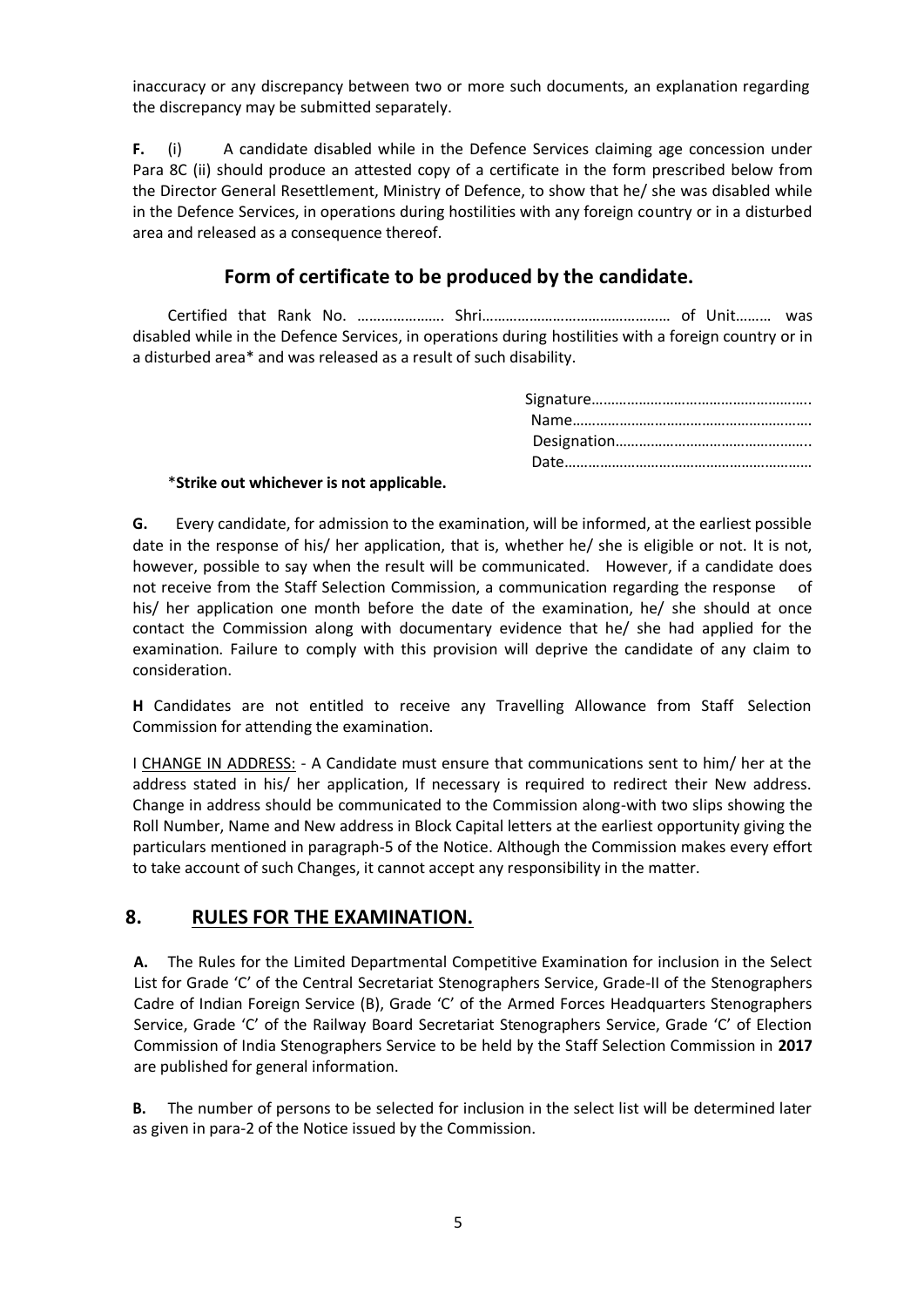**C. Conditions of eligibility: -** Any regularly appointed Grade 'D' or Grade-III employee of the Central Secretariat Stenographers Service/ Stenographers Cadre of Indian Foreign Service (B)/ Armed Forces Headquarters Stenographers Service/ Railway Board Secretariat Stenographers Service/ Election Commission of India Stenographers Service who satisfies the following conditions shall be eligible to appear at the examination and will be considered for vacancies in his/ her service only. For example, Grade 'D' Stenographers of the Railway Board Stenographers service will be eligible only for vacancies in Grade 'C' of the Railway Board Secretariat Stenographers Service.

## (a) Crucial date and length of service: -

| Name of the department/ service                               | <b>Crucial Date</b>     | Length of service                                                                                                                                                                                                                                                                                                                                                                                                                                                                                                                                                                                                       |
|---------------------------------------------------------------|-------------------------|-------------------------------------------------------------------------------------------------------------------------------------------------------------------------------------------------------------------------------------------------------------------------------------------------------------------------------------------------------------------------------------------------------------------------------------------------------------------------------------------------------------------------------------------------------------------------------------------------------------------------|
| Central Secretariat Stenographers                             | 1st day of July, 2017   | He/ she should have on the                                                                                                                                                                                                                                                                                                                                                                                                                                                                                                                                                                                              |
| Service Grade 'C'                                             |                         | crucial date, rendered not less                                                                                                                                                                                                                                                                                                                                                                                                                                                                                                                                                                                         |
|                                                               |                         | than six years' approved service                                                                                                                                                                                                                                                                                                                                                                                                                                                                                                                                                                                        |
|                                                               |                         | as Stenographer Grade 'D'.                                                                                                                                                                                                                                                                                                                                                                                                                                                                                                                                                                                              |
|                                                               |                         | Provided that if the official had<br>been appointed to Stenographer<br>Grade $-$ 'D' of the Central<br>Secretariat<br>Stenographers'<br>Service on the result of the<br>Competitive<br>Examination,<br>including<br>Limited<br>a<br>Departmental<br>Competitive<br>Examination, the result of such<br>examination should have been<br>announced not less than six<br>years before the crucial date and<br>the official should have rendered<br>five<br>less<br>than<br>years'<br>not<br>approved and continuous service                                                                                                 |
|                                                               |                         | in that grade.<br>He/ she should have on the                                                                                                                                                                                                                                                                                                                                                                                                                                                                                                                                                                            |
| Stenographers Cadre of Indian<br>Foreign Service (B) Grade-II | 1st day of August, 2017 | crucial date, rendered not less<br>than three years approved and<br>continuous service in Grade - III<br>of the Stenographers' sub-cadre<br>of the Indian Foreign Service<br>Branch 'B'.<br>Provided that if the official had<br>been appointed to Grade - III of<br>the Stenographers' Sub-Cadre of<br>Indian<br>Foreign<br>the<br>Service.<br>Branch $-$ 'B' on the result of any<br>Competitive<br>Examination,<br>Limited<br>including<br>a<br>Departmental<br>Competitive<br>Examination, the result of such<br>examination should have been<br>announced not less than three<br>years before the crucial date and |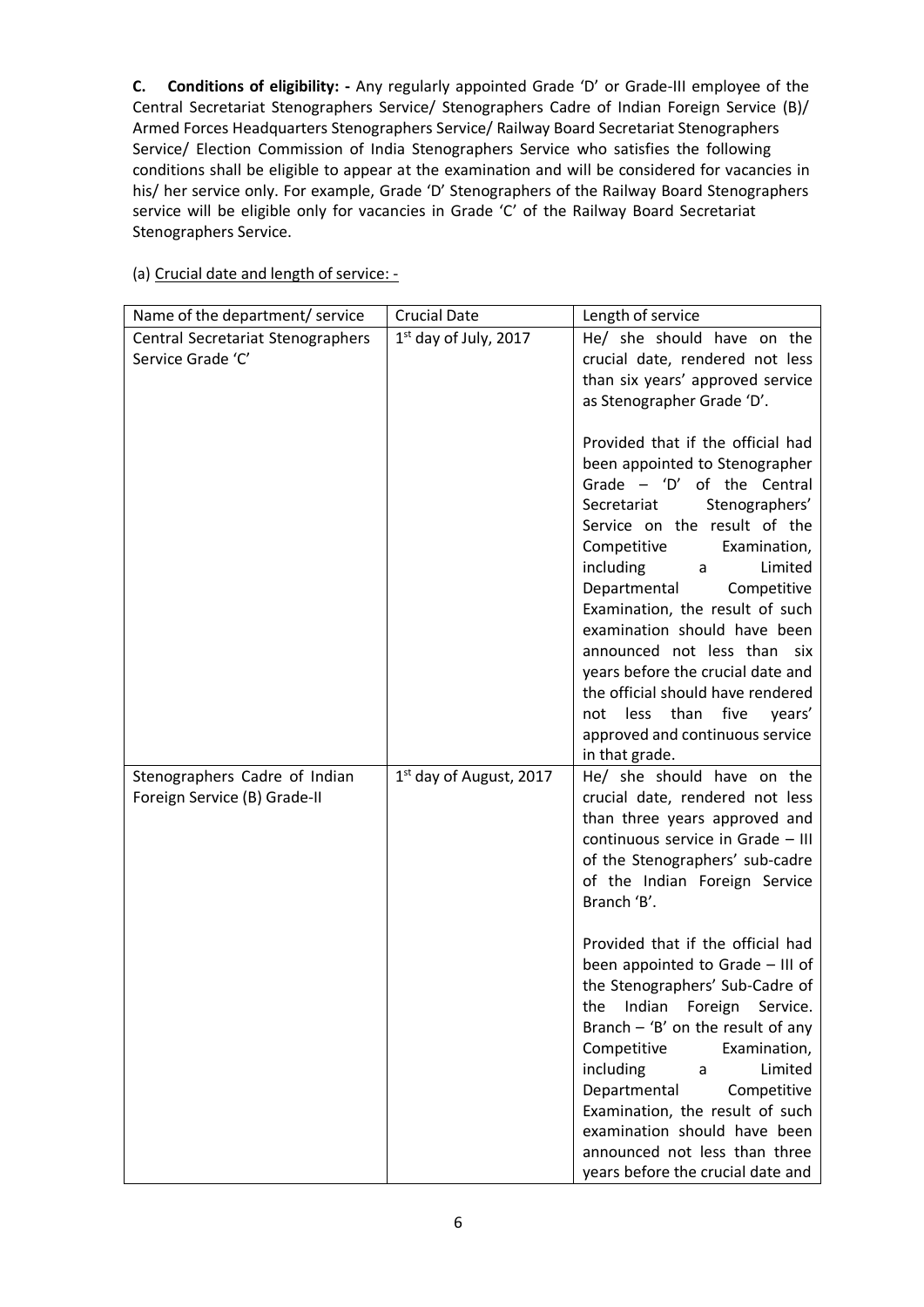|                                                                           |                                     | he/ she should have rendered<br>than<br>less<br>not<br>two<br>years                                                                                                                                                                                                                                                                                                                                                                                                                                                                                                                                                                                                                                              |
|---------------------------------------------------------------------------|-------------------------------------|------------------------------------------------------------------------------------------------------------------------------------------------------------------------------------------------------------------------------------------------------------------------------------------------------------------------------------------------------------------------------------------------------------------------------------------------------------------------------------------------------------------------------------------------------------------------------------------------------------------------------------------------------------------------------------------------------------------|
|                                                                           |                                     | approved and continuous service<br>in that Grade.                                                                                                                                                                                                                                                                                                                                                                                                                                                                                                                                                                                                                                                                |
| Armed<br>Forces<br>Headquarters<br>Stenographers Service Grade 'C'        | $1st$ day of July, 2017             | He/ she should have on the<br>crucial date, rendered not less<br>than three years' approved and<br>continuous service in Grade - 'D'<br>of the Service.                                                                                                                                                                                                                                                                                                                                                                                                                                                                                                                                                          |
|                                                                           |                                     | Provided that if he/ she had<br>been appointed to Grade - 'D' of<br>the Armed Forces Headquarters<br>Stenographers' Service on the<br>the<br>result<br>of<br>competitive<br>examination including of Limited<br>Departmental<br>Competitive<br>examination, the result of such<br>examination should have been<br>announced not less than three<br>years (3 years) before the crucial<br>date and the candidate should<br>have rendered not less than 2<br>years approved and continuous<br>service in that Grade.                                                                                                                                                                                               |
| <b>Board</b><br>Railway<br>Secretariat<br>Stenographers Service Grade 'C' | $1st$ day of January, 2017          | He/ she should have on the<br>crucial date, rendered not less<br>than three years' approved and<br>continuous service in Grade - 'D'<br>of the Service from or after the<br>appointed day.<br>Provided that if he/ she had<br>been appointed to Grade - 'D' of<br>the Railway Board Secretariat<br>Stenographers' Service on the<br>result<br>of<br>the<br>competitive<br>examination including a Limited<br>Departmental<br>Competitive<br>Examination, the result of such<br>examination should have been<br>announced not less than three<br>years (3 years) before the crucial<br>date and he/ she should have<br>rendered not less than 2 (two)<br>years' approved and continuous<br>service in that Grade. |
| Election<br>Commission<br>οf<br>India<br>Stenographers Service Grade 'C'  | 1 <sup>st</sup> day of August, 2017 | He/ she should have on the<br>crucial date, rendered not less<br>than three years' approved and<br>continuous service in Grade - 'D'<br>of the Service from or after the<br>appointed day.                                                                                                                                                                                                                                                                                                                                                                                                                                                                                                                       |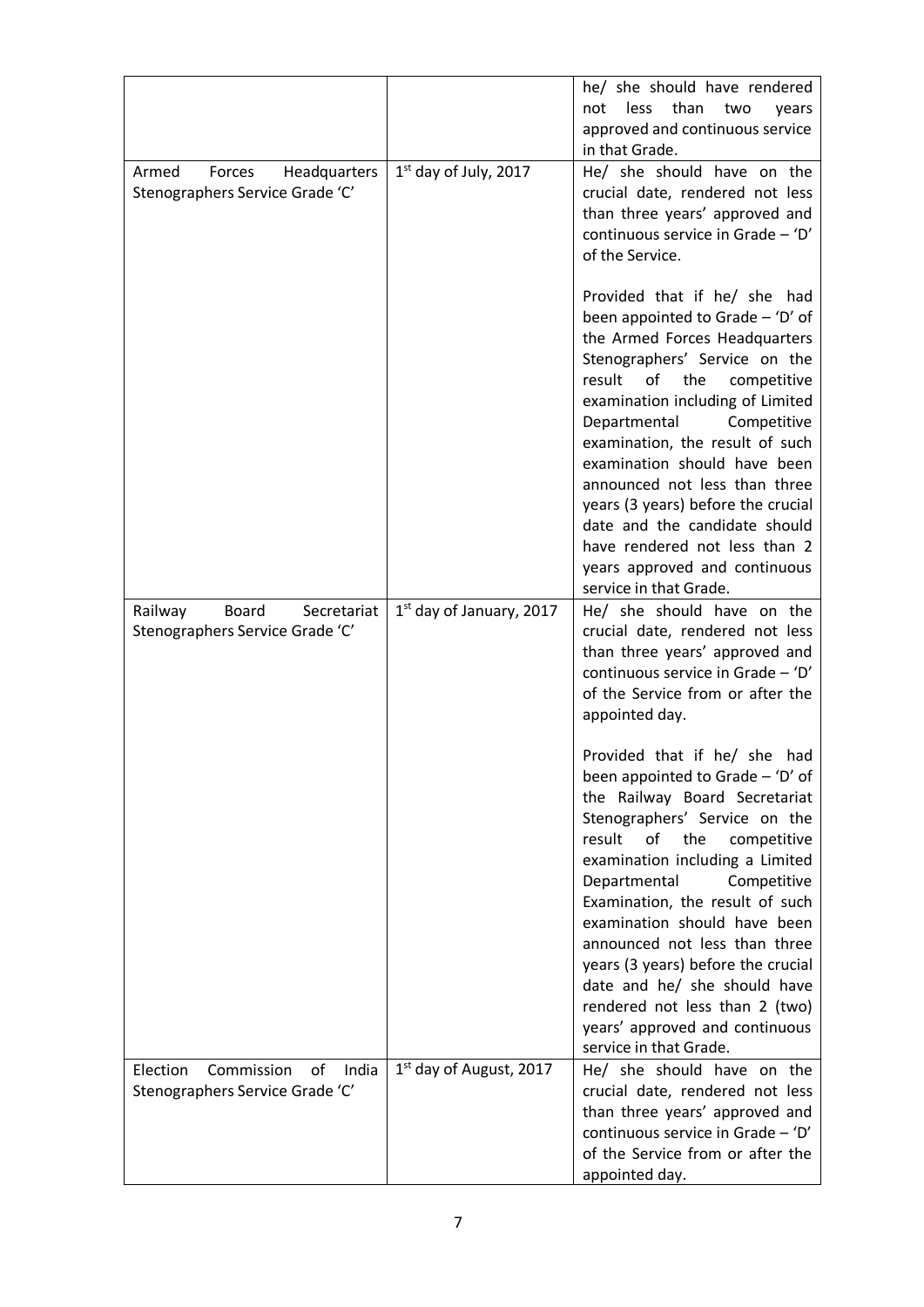|  | Provided that if he/ she had       |
|--|------------------------------------|
|  | been appointed to Grade $-$ 'D' of |
|  | the Election Commission of India   |
|  | Stenographers' Service on the      |
|  | result of the competitive          |
|  | examination including of Limited   |
|  | Departmental Competitive           |
|  | examination, the result of such    |
|  | examination should have been       |
|  | announced not less than three      |
|  | years (3 years) before the crucial |
|  | date and the candidate should      |
|  | have rendered not less than 2      |
|  | years approved and continuous      |
|  | service in that Grade.             |
|  |                                    |

**Note:-** Grade 'D' Stenographers who are on deputation to ex-cadre post with the approval of the competent authority and those having lien in Grade 'D' or Grade-III of the Stenographers Cadre of the CSSS/ RBSSS/ Indian Foreign Service (B)/ Armed Forces Headquarters Stenographers Service/ Election Commission of India Stenographers Service will be eligible to be admitted to the examination, if otherwise eligible.

This, however, does not apply to a Grade 'D'/ Grade-III Stenographers who have been appointed to an ex-cadre posts or to another service on 'transfer' and does not have a lien in Grade 'D'/ Grade-III of the Central Secretariat Stenographers Service/ Stenographers Cadre of the Indian Foreign Service (B)/ Armed Forces Headquarters Stenographers Service/ Railway Board Secretariat Stenographers Service/ Election Commission of India Stenographers Service.

- (b) Age**: -** Candidates should not be more than 50 years of age on the crucial date.
- (c) The upper age limit prescribed above will further be relaxable:-
	- (i) Upto maximum of five years if a candidate belongs to a Scheduled Castes or a Scheduled Tribes;
	- (ii) Upto a maximum of three years (eight years for SC/ST) in case of Defence Service Personnel disabled in operation during hostilities with any foreign country or in a disturbed area and released as a consequence thereof;

#### SAVE AS PROVIDED ABOVE THE AGE LIMITS PRESCRIBED SHALL IN NO CASE BE RELAXED.

(d) **Stenography Skill Test:-**Unless exempted from passing the Stenography test, for the purpose of confirmation or continuance in Grade 'D'/ Grade-III of the Central Secretariat Stenographers Service/ Stenographer's Cadre of Indian Foreign service (B)/ Armed Forces Headquarters Stenographers Service/ Railway Board Secretariat Stenographers Service/ Election Commission of India Stenographers Service, they should have passed the test on or before the date of notification of the examination.

**(D)** The decision of the Commission as to the eligibility or otherwise of candidate for admission to the examination shall be final.

**(E)** No candidate will be admitted to the examination unless he/ she holds a Certificate of Admission from the Commission.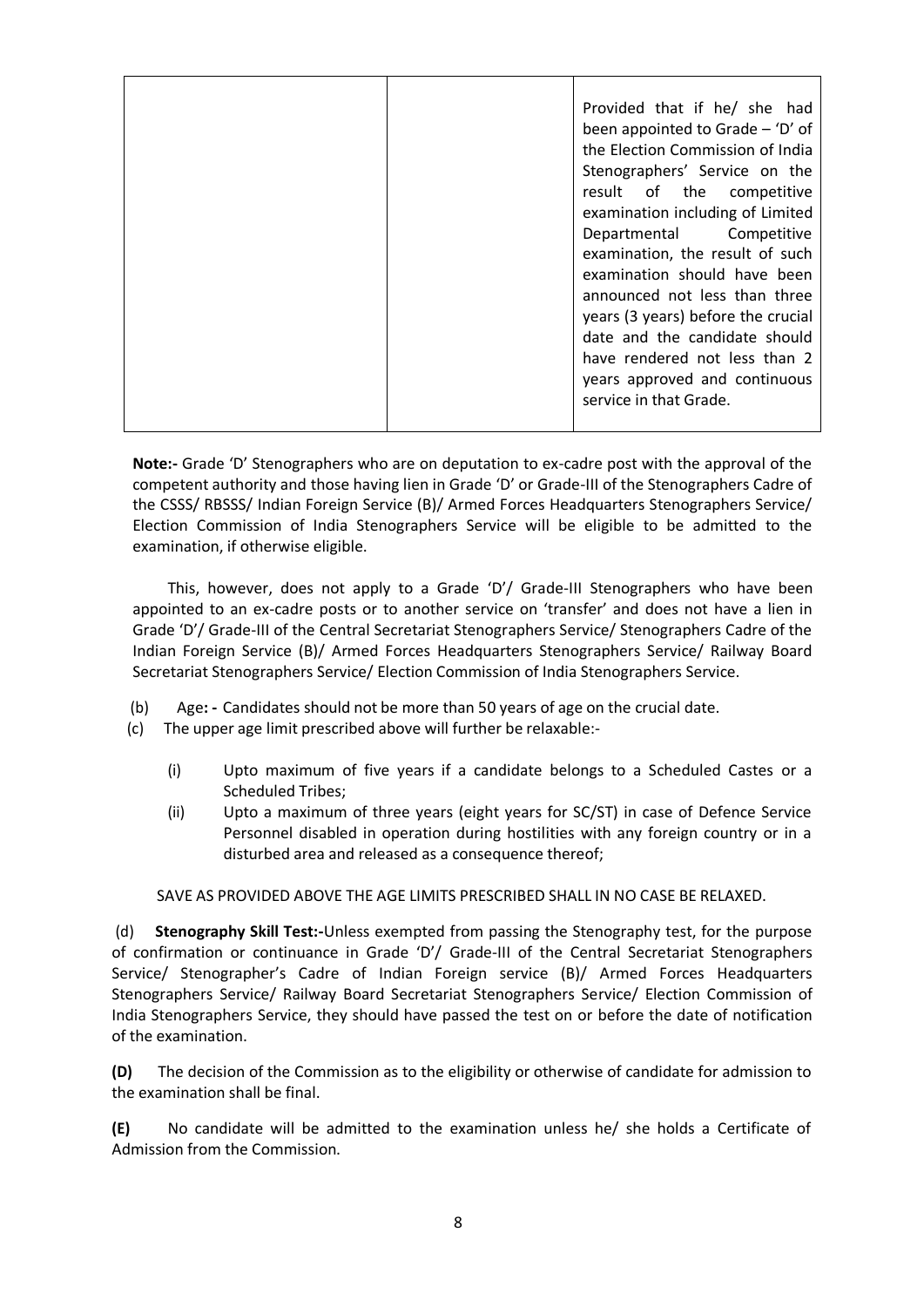- **(F)** A candidate who is or has been declared by the Commission to be guilty of:-
	- (i) Obtaining support for his/ her candidature by any means, or
	- (ii) Impersonating, or
	- (iii) Procuring impersonation by any person, or
	- (iv) Submitting fabricated documents or documents which have been tampered with, or
	- (v) Making statements which are incorrect or false or suppressing material information, or
	- (vi) Resorting to any other irregular or improper means in connection with his/ her candidature for the examination, or
	- (vii) Using unfair means in the examination hall, or
	- (viii) Misbehaving in the examination hall, or
	- (ix) Writing irrelevant matter, including obscene language or pornographic matter in the script(s); or
	- (x) Found in possession of mobile phones/ cellular phones/ pagers and other unauthorized electronic gadget after commencement of the examination inside the examination hall whether in use or not, will be deemed to have been using an unfair means; or
	- (xi) Harassing or doing bodily harm to the staff employed by the Commission for the conduction of the examination; or
	- (xii) Violating any of the instruction issued to the candidates along with their Admission Certificates permitting them to take the examination; or
	- (xiii) Taking away answer books/ shorthand notes/ typing script with him/ her from the examination hall; or
	- (xiv) Attempting to commit or, as the case may be abetting the Commission of all or any of the acts specified in the foregoing clauses, may, in addition to rendering himself/ herself to criminal prosecution, be liable:-
		- (a) To be disqualified by the Commission from the examination for which he/she is Candidate, or
			- (i) By the Commission from any examination or selection held by them;
			- (ii)By the Central Government from any employment under them; and
		- (b) To disciplinary action under the appropriate rules.

MOBILE PHONES, IN SWITCH ON OR SWITCH OFF MODE, shall not be permitted in examination hall.

**(G)** After the examination, the names of finally selected candidates will be arranged by the Commission, in separate lists, for the participating Cadres/ Services in the order of merit alongwith the aggregate marks finally awarded to each candidate so that candidates who are found by the Commission to be qualified in the examination shall be recommended for inclusion in the Select lists of Grade 'C' of the Central Secretariat Stenographers Service, Stenographers Cadre of Indian Foreign Service (B), Armed Forces Headquarters Stenographers Service, Railway Board Secretariat Stenographers Service, Election Commission of India Stenographers Service upto the required number.

**Note-1:** Selection to the Grade 'C' Stenographer in different services / cadres shall be made to the extent of the available vacancies in order of merit subject to the reservation for candidates of the Scheduled Castes and Scheduled Tribes and Physically Handicapped persons, in accordance with the orders issued from time to time by the Central Government in the Department of Personnel and Training.

**Note-2:** Candidates should clearly understand that this is a competitive and not a qualifying examination. The number of persons to be included in the Select List for Grade 'C' Stenographers, of the Central Secretariat Stenographers Service/ Stenographers Cadre of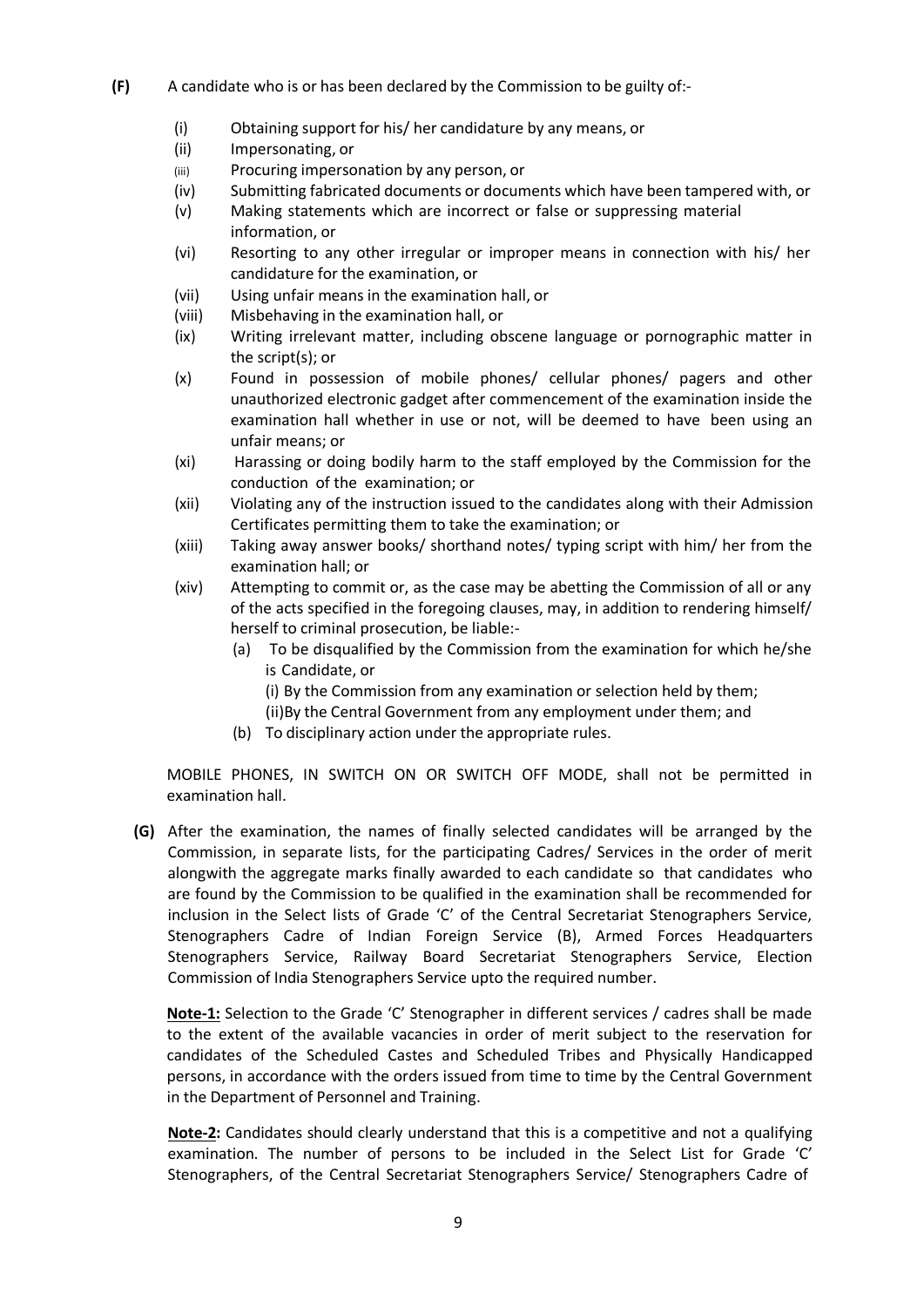Indian Foreign Service (B)/ Armed Forces Headquarters Stenographers Service/ Railway Board Secretariat Stenographers Service/ Election Commission of India Stenographers Service on the result of the examination is entirely within the competence of Government to decide. No candidate will, therefore, have any claim for inclusion in the Select List on the basis of performance in the examination as a matter of right.

- **(H)** Success in the examination confers no right to selection unless the cadre authority is satisfied, after such enquiry as may be considered necessary that the candidate having regard to his/ her conduct in service is suitable in all respect for selection.
- **(I)** A candidate, who after applying for admission to the examination or after appearing in it resigns from his/ her appointment in the Central Secretariat Stenographers Service or Stenographers Cadre of India Foreign Service (B) or Armed Forces Headquarters Stenographers Service or Railway Board Secretariat Stenographers Service or Election Commission of India Stenographers Service or whose services are terminated by his/ her Department or who is appointed to an ex-cadre post or to lien in Grade 'D' of the Central Secretariat Stenographers Service, Grade III of Stenographers Cadre of Indian Foreign Service (B) or Grade 'D' of Armed Forces Headquarters Stenographers Service or Railway Board Secretariat Stenographers Service or Election Commission of India Stenographers Service will not be eligible for appointment on the basis result of this examination.

This however, does not apply to Grade 'D'/ Grade-III Stenographers who have been appointed on deputation to an ex-cadre post with the approval of the Competent Authority.

#### **9. Scheme of Examination:**

**i)** The subjects of the Computer based examination and the maximum marks for each subject will be as follows:-

| Subject                                                           | Max.<br><b>Questions</b> | Max.<br><b>Marks</b> | Duration and<br><b>Timing General</b><br><b>Candidates</b> | Duration and Timings for VH/OH<br>(afflicted by Cerebral Palsy and<br>locomotor disability wherein the<br>dominant writing extremity is<br>affected to the extent of slowing<br>down the performance of the<br>candidates) |
|-------------------------------------------------------------------|--------------------------|----------------------|------------------------------------------------------------|----------------------------------------------------------------------------------------------------------------------------------------------------------------------------------------------------------------------------|
| Paper:<br>(Objective Type)                                        |                          |                      |                                                            |                                                                                                                                                                                                                            |
| (a) General<br>Awareness                                          | 100                      | 100                  | 2 hours<br>(Single Session)<br>(10.00AM to                 | 2 hours 40 minutes<br>(Single Session)                                                                                                                                                                                     |
| (b)Comprehension<br>and writing<br>ability of English<br>Language | 100                      | 100                  | 12.00PM)                                                   | (10.00AM to 12.40PM)                                                                                                                                                                                                       |

### **PART-A: COMPUTER BASED EXAMINATION**

**Note I:-** Questions relating to General awareness will be set both in Hindi and English. There will be no Question Paper in Braille for Visually Handicapped candidates.

**Note II**:- There will be negative marking of 0.25 marks for each wrong answer in the examination.

#### **Provision for Compensatory Time and Scribe:-**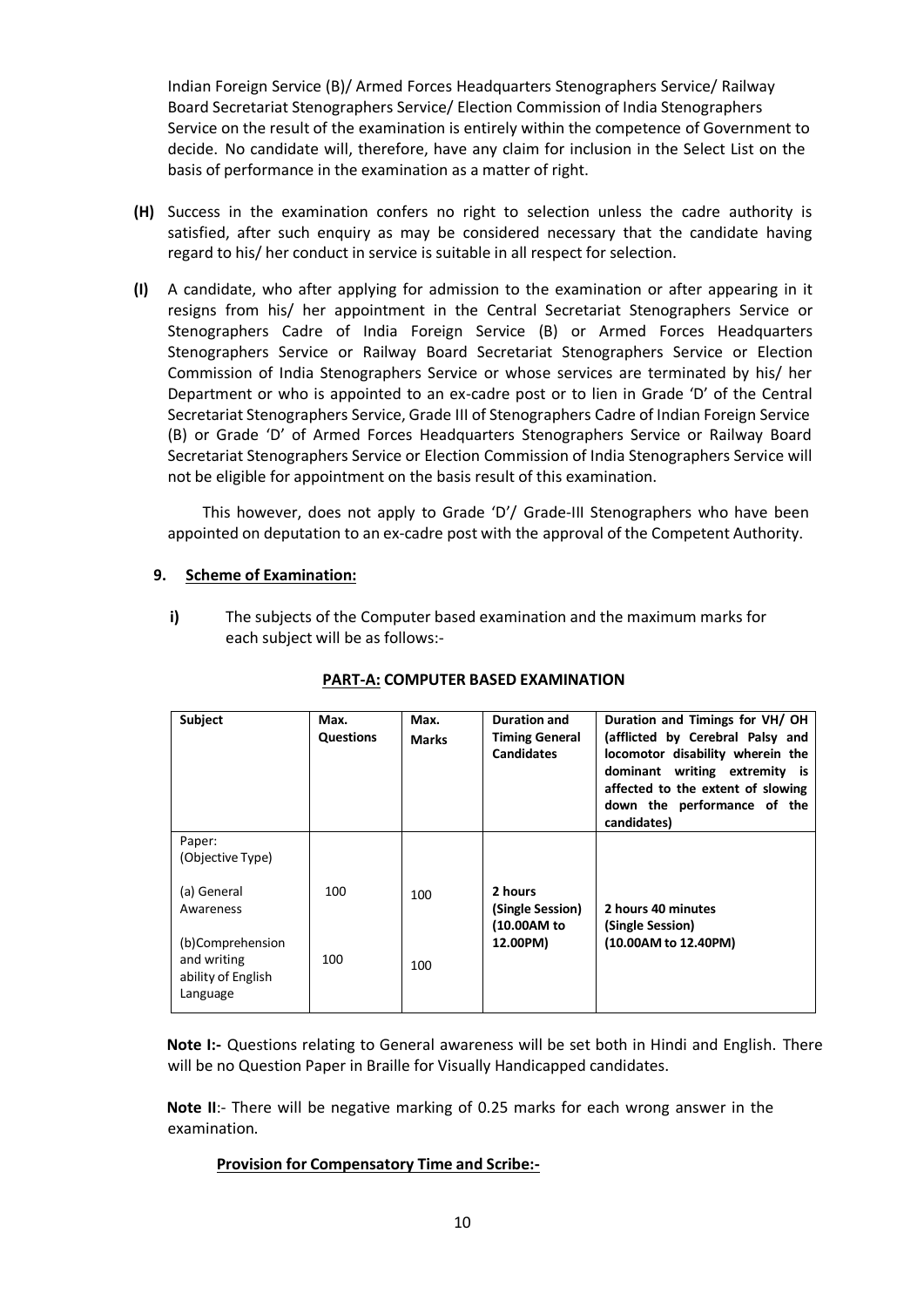(a) The Visually Handicapped/ Cerebral Palsy candidates will be allowed compensatory time in the examination. In addition, the Orthopedically Handicapped (OH) candidates (other than a candidate afflicted by Cerebral Palsy) who has a locomotor disability (40% or more) wherein the dominant writing extremity is affected to the extent of slowing down the performance of the candidate (such deficiency to be indicated in the medical certificate submitted by the candidate), such candidates can also avail the assistance of a scribe and a compensatory time of 20 minutes per hour in the examination, subject to such requests being made in the application form. The details of which are given in the para-9 under the heading "Scheme of Examination".

Persons with visual disability of less than forty percent will not be considered as visually handicapped persons. One eyed candidates and partially blind candidates who are able to read the normal Question Paper set with or without magnifying glass and who wish to write/ indicate the answer with the help of Magnifying Glass will be allowed to use the same in the Examination Hall and will not be entitled to a Scribe. Such candidates will have to bring their own Magnifying Glass to the Examination Hall.

No attendant will be allowed with such VH/CP/OH candidates inside the examination premises.

#### **PART B: SHORTHAND SKILL TEST IN HINDI OR IN ENGLISH (FOR THOSE WHO QUALIFY IN THE COMPUTER BASED EXAMINATION) - 200 MARKS.**

**Note: -** Candidates will be required to transcribe their Shorthand Notes on Computer provided by the Commission.

The Commission may at its discretion hold the Shorthand Skill Test along with the Written Examination.

#### **PART C: EVALUATION OF RECORD OF SERVICE OF SUCH CANDIDATES, AS MAY BE DECIDED BY THE COMMISSION AT ITS DISCRETION ON THE BASIS OF PERFORMANCE IN COMPUTER BASED MODE EXAMINATION AND STENOGRAPHY SKILL TEST, CARRYING A MAXIMUM OF 100 MARKS.**

ii). The syllabus for the Computer based Examination and the scheme of the Stenography Skill Test will be as shown in para (vi) below.

**iii).** Candidates qualified in the Computer Based Examination are required to appear in Shorthand Test either in English or in Hindi which will be of **200 marks.**

**Note-1:-** Candidates must indicate their medium for taking Stenography Test in column 6 of the application form. The medium once mentioned shall be treated as final and no requests for alteration in the medium shall ordinarily be entertained. If the requisite column of medium is left blank by any candidate, his/ her medium of stenography test shall be taken as English.

**Note-2:-** Candidates who opt to take the Stenography test in Hindi will be required to learn English Stenography and vice versa after their appointment.

**Note-3:-** No credit will be given for Shorthand test taken in language other than the one mentioned by the candidate and indicated in the application form.

iv). The Commission has discretion to fix separate qualifying marks in any or all subjects of the examination.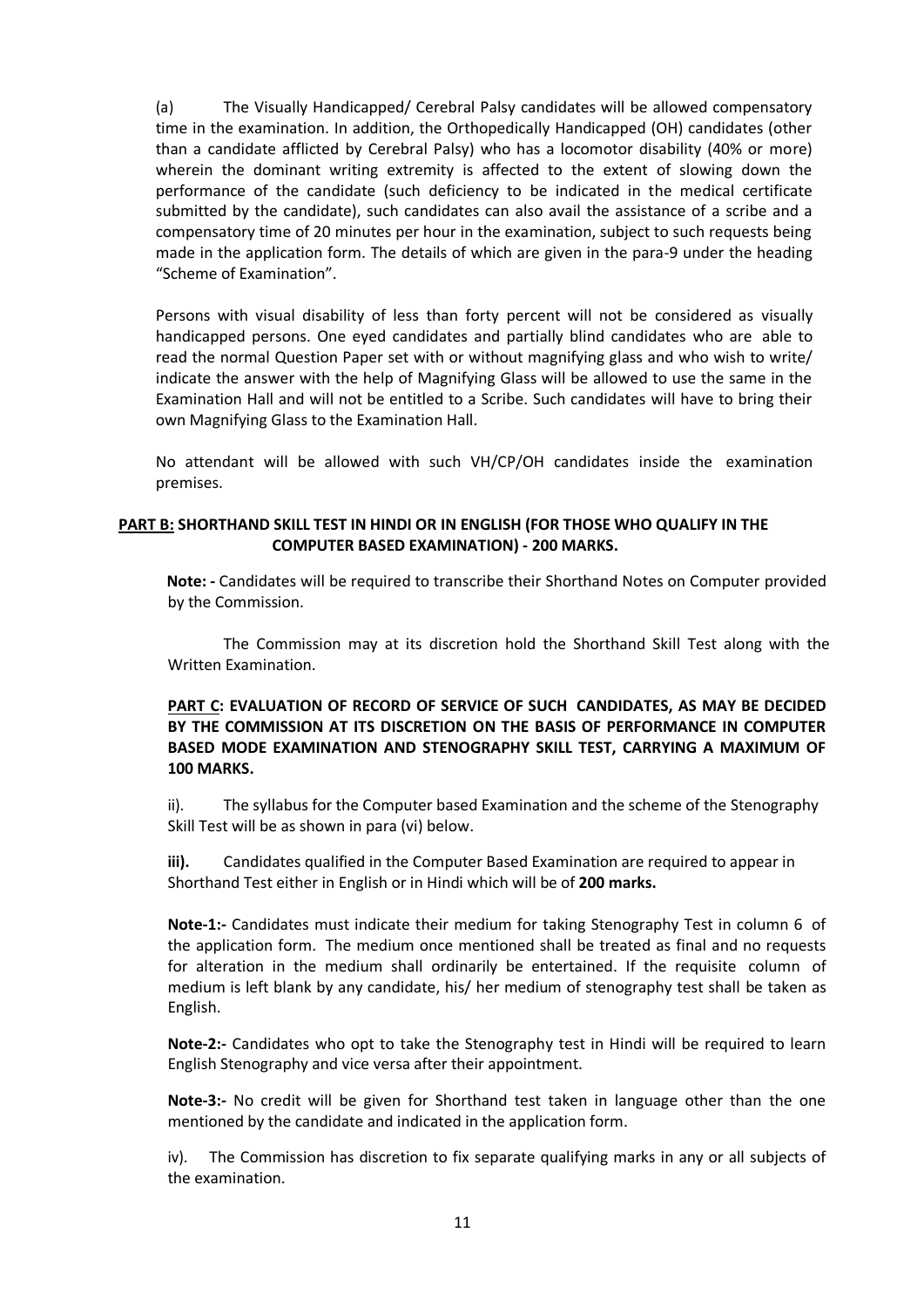v) Only those candidates who obtain such minimum qualifying marks in the Computer based Examination as may be fixed by the Commission in their discretion will be called for Stenography test.

vi) Syllabus and Standards of the Computer based Examination.

The standard of the question papers in **Part-A** will be approximately that of the matriculation examination.

#### **Part-A**

(a) **General Awareness: -** Question will be aimed at testing the candidates General Awareness of the environment around him and its application to society. Questions will also be designed to test knowledge of current events and of such matters of every day observations and experience in their scientific aspect as may be expected of any educated person. The test will also include questions relating to India and its neighboring countries especially pertaining to History, Culture, Geography, Economics, Science, General Politic and Scientific research.

#### **(b) Comprehension and Writing Ability of English Language:-**

Questions will be designed to test the candidates understanding and knowledge of English language, Vocabulary, spelling, grammar, sentence structure, synonyms, antonyms, sentence completion, phrases and idiomatic use of words etc. There will be question on comprehension of a passage also.

#### **PART-B SCHEME OF SHORTHAND TEST**

**(i) For General Candidates**:- The Stenography/ Shorthand test in English will comprise Dictation Test at 100 words per minutes for 10 minutes which the candidates will be required to transcribe in 40 minutes on the Computer.

The Stenography/ Shorthand Test in Hindi will comprise Dictation test at 100 words per minutes for 10 minutes which the candidates will be required to transcribe in 55 minutes on the Computer.

**For VH/OH (afflicted by Cerebral Palsy or locomotor disability):** The VH/ OH (afflicted by Cerebral Palsy or locomotor disability wherein the dominant writing extremity is affected to the extent of slowing down the performance of the candidate candidates with disability of forty (40%) percent will be given) required to transcribe the matter in 70 minutes for English Shorthand test and in 95 minutes for Hindi Shorthand Test.

**Note:** No exemption from Stenography test will be granted to any category of candidates on any condition/ circumstance.

#### **10. GENERAL INSTRUCTIONS TO THE CANDIDATES**

- (1) The Commission will reject the candidature of a candidate who does not qualify the eligibility criteria at any stage.
- (2) Please note that since this is a competitive examination, mere passing is not adequate. The rank in the order of merit will be the criterion for final selection. The candidate should, therefore, put in her/ his best efforts in the examination.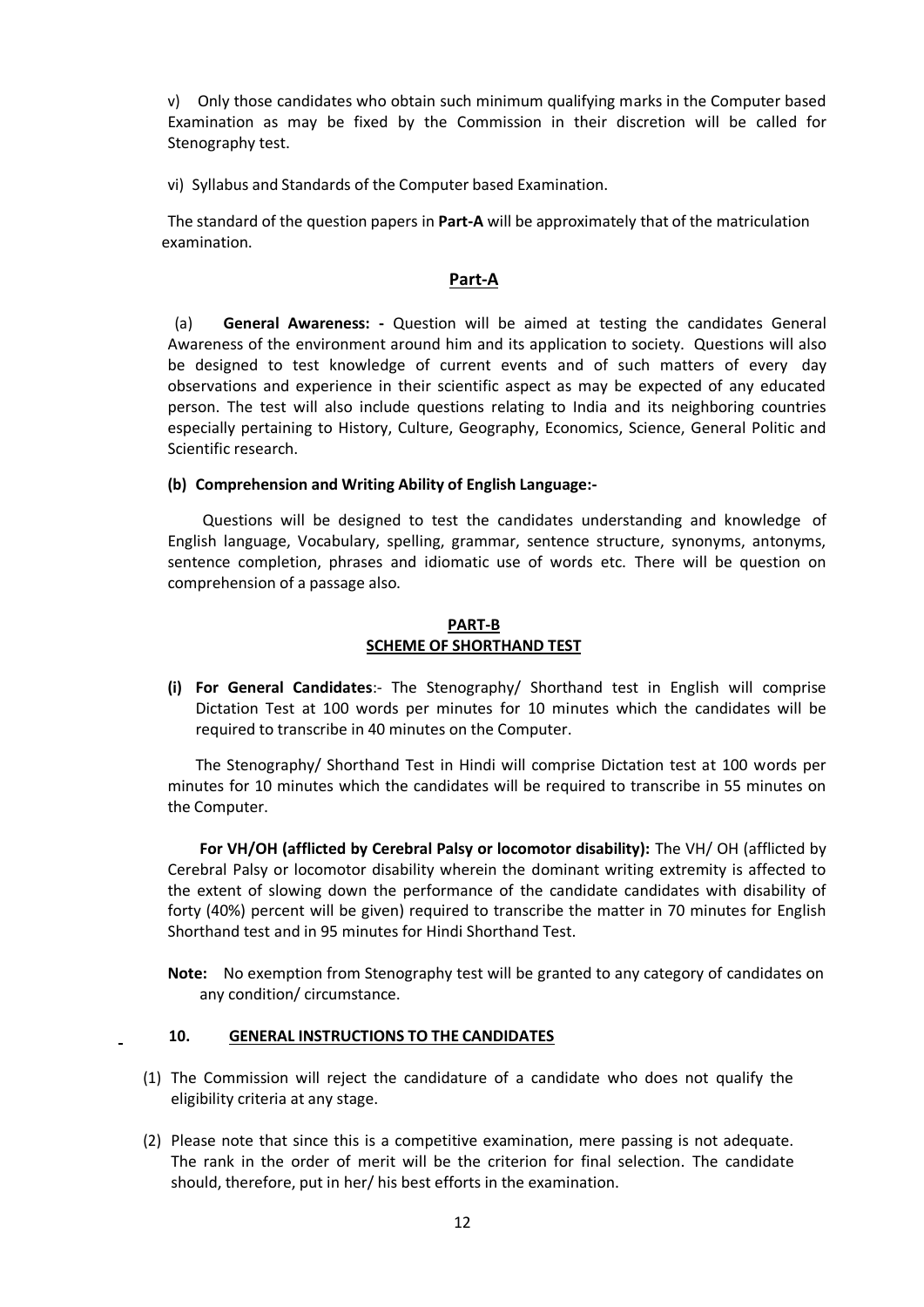- (3) The candidate should note carefully their Roll Number, Ticket Number, date, time and venue for the examination given in the Admission Certificate. Seating Plan will be displayed in the venue as per ticket number.
- (4) **Punctuality in Attendance:** Candidates should be present in the examination Hall atleast half-an-hour before the exam and will not be allowed to leave the examination hall until the exam is over. Candidates arriving late will not be permitted to enter the Examination Hall.
- (5) **Photo bearing admission certificate to be filled at examination centre and to be surrendered.** Candidates are required to fill up the entries and paste a recent passport size photograph on the Commission copy of the Admission Certificate to be given to them at the examination centre. Therefore, they must bring one passport size photograph with them. Candidates will be required to sign in the space provided for candidate's signature in the attendance sheet in the presence of the invigilator in the Examination Hall.
- (6) **Compliance with Instructions:** Candidates should scrupulously follow the instructions given by Supervisor and the Invigilator at all the stages of the examination.
- (7) **Use of books, notes and copying or receiving/ giving assistance would be considered as cheating :** No calculator, separate or with watch, books, slide rules, foot rules, notebooks, pagers, mobile phones or written notes will be allowed inside the examination hall. Any candidate who is found either copying or receiving or giving assistance will be disqualified.

(8) **Travelling allowance not admissible**: No travelling allowance or other expenses in connection with the examination will be paid.

- (9) No change of centre will be allowed under any circumstance.
- (10) Hearing Handicapped Candidates are not allowed to appear in the examination.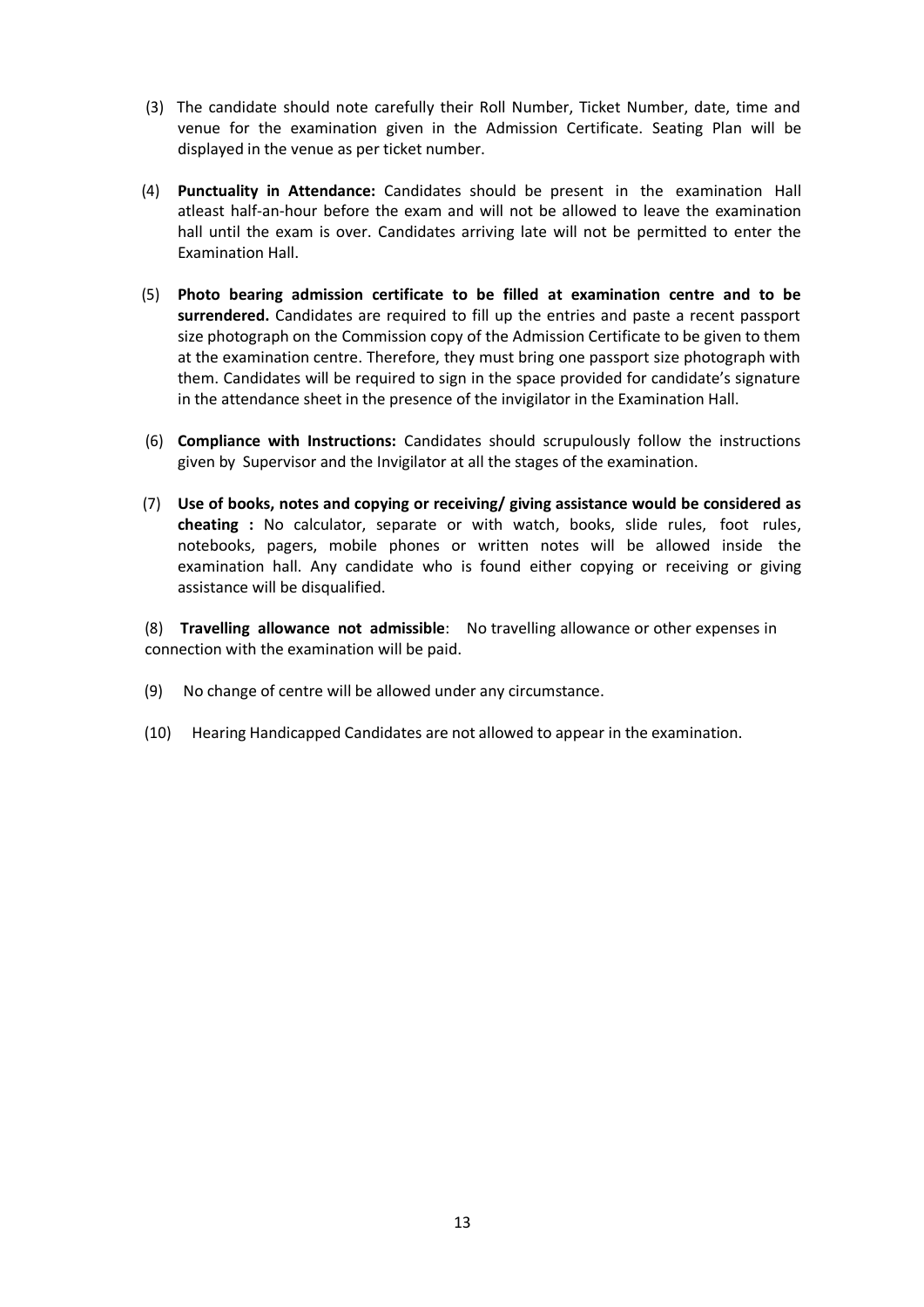## **STAFF SELECTION COMMISSION**

# **GRADE 'C' STENOGRAPHERS LIMITED DEPARTMENTAL COMPETITIVE EXAMINATION, 2017**

## **APPLICATION FORM**

#### **DATE OF EXAMINATION: 30.07.2017**

**OPENING DATE: 27.05.2017**

**CLOSING DATE:- 28.06.2017**

**FOR CANDIDATES SERVING ABROAD AND IN THE FAR OFF AREAS SUCH AS ANDAMAN AND NICOBAR ISLANDS AND IN LAKSHADWEEP: 06-07-2017**

Size (5 cms x 7 cms approx) vide paragraph 4 (i) (ii) of instructions to candidates contained in the Annexure.

Affix Signed Passport

**To be filled in by the candidate in his/ her own handwriting**

> Signature of the candidate in black ball point pen

### **PART-1 TO BE COMPLETED BY THE CANDIDATE**

|                | Name in full (in Block Letters)                                                                                                             | Shri/ Smt./ Kumari |       |      |
|----------------|---------------------------------------------------------------------------------------------------------------------------------------------|--------------------|-------|------|
| $\mathfrak{p}$ | Name and full postal address of the<br>Ministry/department/Office in which<br>you are working at the time of<br>applying (in Block Letters) |                    |       |      |
| 3              | Indicate Name of the Centre where<br>you wish to take the examination.                                                                      |                    |       |      |
| 4              | Exact Date of Birth (by Christian era)                                                                                                      | Date               | Month | Year |
|                |                                                                                                                                             |                    |       |      |

5. (a) (i) Are you member of Scheduled caste? : Yes/ No

**(ii)** Are you member of Scheduled Tribe? : Yes/ No

(b) (i) Are you applying for the examination under age concession : Yes/ No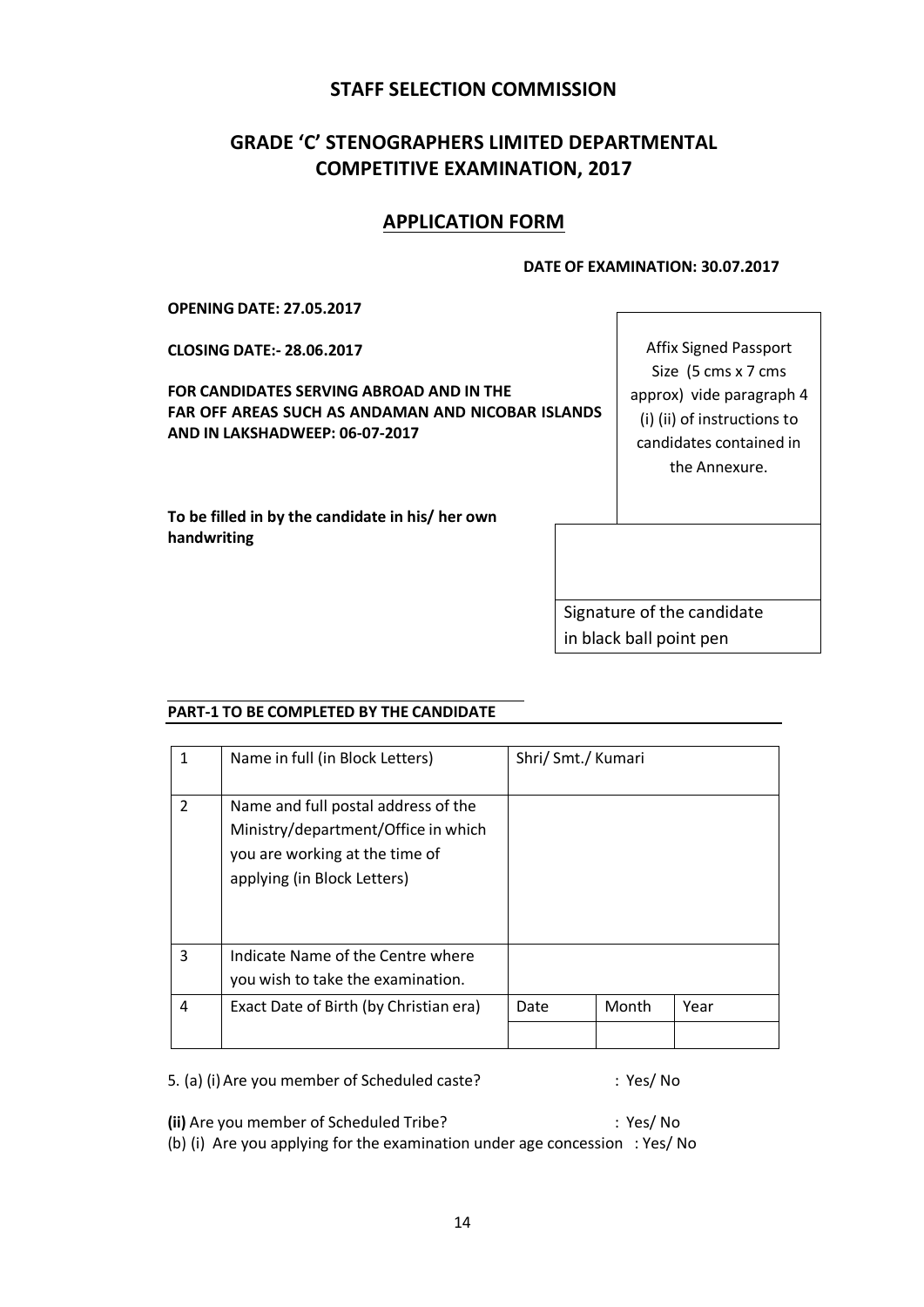|        | (ii)  | If the answer to (b) above is 'Yes' state the category out of the<br>Categories mentioned in Para 8(C)(c) to which you belong.                                                                                                                                                                                                       |  |
|--------|-------|--------------------------------------------------------------------------------------------------------------------------------------------------------------------------------------------------------------------------------------------------------------------------------------------------------------------------------------|--|
|        | (iii) | Are you Physically Handicapped candidate (write - 1 if yes and write - 2 if no)                                                                                                                                                                                                                                                      |  |
|        | (iv)  | Indicate the nature of Physical Disabilities, viz.<br>(OH/VH)                                                                                                                                                                                                                                                                        |  |
| (v)    |       | Do you belong to Visually Handicapped/OH (afflicted by Cerebral Palsy or locomotor<br>disability wherein the dominant writing extremity is affected to the extent of slowing down the<br>performance of the candidate) with disability of forty (40%) percent and above including Blind/<br>Partially Blind category? (write-Yes/No) |  |
| (vi)   |       | If yes, then write degree of disability                                                                                                                                                                                                                                                                                              |  |
| (vii)  |       | If yes, whether you desire to engage SCRIBE<br>(write - Yes/No)                                                                                                                                                                                                                                                                      |  |
| (viii) |       | If yes, indicate the medium of language for answering the<br>papers by the scribe (Write - Hindi or English)                                                                                                                                                                                                                         |  |

6. The language in which you wish to take Stenography Test : Hindi/ English

7. Give in chronological order complete details of the service rendered by you under Government in different offices and in different Grades.

| Name of the   | Post held &  | State whether Post   | From | Т٥ |
|---------------|--------------|----------------------|------|----|
| Deptt/ Office | Scale of pay | held permanently/ on |      |    |
|               |              | probation/temporary. |      |    |
|               |              |                      |      |    |
|               |              |                      |      |    |
|               |              |                      |      |    |
|               |              |                      |      |    |

- **8.** (a) Are you a permanent or regularly appointed Stenographer : **Yes/ No** Grade 'D' of the Central Secretariat Stenographers Service/ Stenographers Cadres of Indian Foreign Service (B)/ Armed Forces Headquarters Stenographers Service/ Railway Board Secretariat Stenographers Service/ Election Commission of India Stenographers Service?
	- (b) If the answer to (a) above is 'Yes' indicate the date of : your continuous appointment as Stenographer Grade 'D' in the Cadre.

(c) Indicate the name of the Cadre to which you belong. :

9. (a) Are you holding an ex-Cadre Post?  $\blacksquare$  : Yes/ No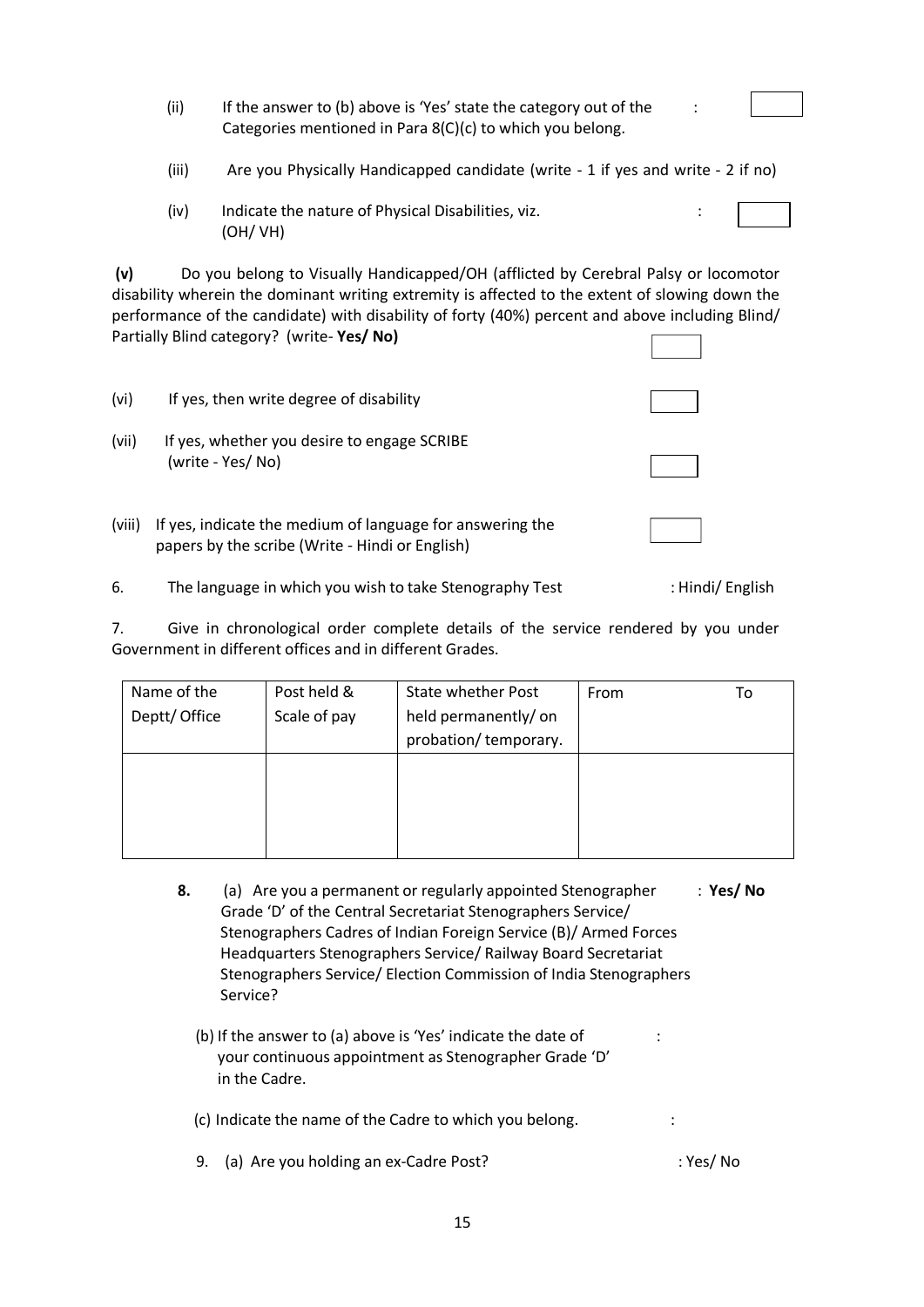|     | (b) If the answer to (a) above is 'Yes' please state whether                                                                                                                                                                                                                                                                                                                                                                                                                                              |          |
|-----|-----------------------------------------------------------------------------------------------------------------------------------------------------------------------------------------------------------------------------------------------------------------------------------------------------------------------------------------------------------------------------------------------------------------------------------------------------------------------------------------------------------|----------|
|     | (i)<br>The deputation to the Ex-Cadre post has the approval<br>of the competent authority.                                                                                                                                                                                                                                                                                                                                                                                                                | : Yes/No |
|     | Whether the Ex-Cadre post is a transfer post?<br>(ii)                                                                                                                                                                                                                                                                                                                                                                                                                                                     | : Yes/No |
|     | Do you continue to hold lien on Grade 'D'/Grade-III of the<br>(iii)<br>Central Secretariat Stenographers Service/<br>Stenographers Cadres of Indian Foreign Service (B)/<br>Armed Forces Headquarters Stenographers Service/<br>Railway Board Secretariat Stenographers Service/<br>Election Commission of India Stenographers Service.                                                                                                                                                                   | :Yes/No  |
|     | 10. (a) Have you passed the Stenography test held by<br>Staff Selection Commission for the purpose of Appointment/<br>confirmation or continuance in Grade 'D'/ Grade-III of the<br>Central Secretariat Stenographers Service/ Stenographers<br>Cadres of Indian Foreign Service (B) Armed Force Headquarters<br>Stenographers Service/ Railway Board Secretariat Stenographers<br>Service/ Election Commission of India Stenographers Service?<br>(b) If, the answer to (a) above is 'Yes' then indicate | : Yes/No |
|     | The name of the examination, the date of Stenography<br>Test and your Roll Number.                                                                                                                                                                                                                                                                                                                                                                                                                        |          |
| 11. | Give a list of the documents attached with the<br>1.<br>application (Please see paragraph 7(D).<br>2.<br>3.<br>4.                                                                                                                                                                                                                                                                                                                                                                                         |          |
|     |                                                                                                                                                                                                                                                                                                                                                                                                                                                                                                           |          |

#### **DECLARATION TO BE SIGNED BY THE CANDIDATE**

#### **I hereby declare that:-**

(a) All statements made in this application are true, complete and correct to the best of my knowledge and belief.

(b) The Original certificates required to be submitted vide para-4 of the "Instructions to Candidates" of which attested copies have been attached by me with this application, are in my possession and the same will be produced on demand.

| *Signature                             |
|----------------------------------------|
| Date                                   |
| Place                                  |
| Telephone Number --------------------- |

\*Unsigned applications will be summarily rejected. Strike out portion not applicable.

PH candidates unable to sign may affix left hand thumb impression.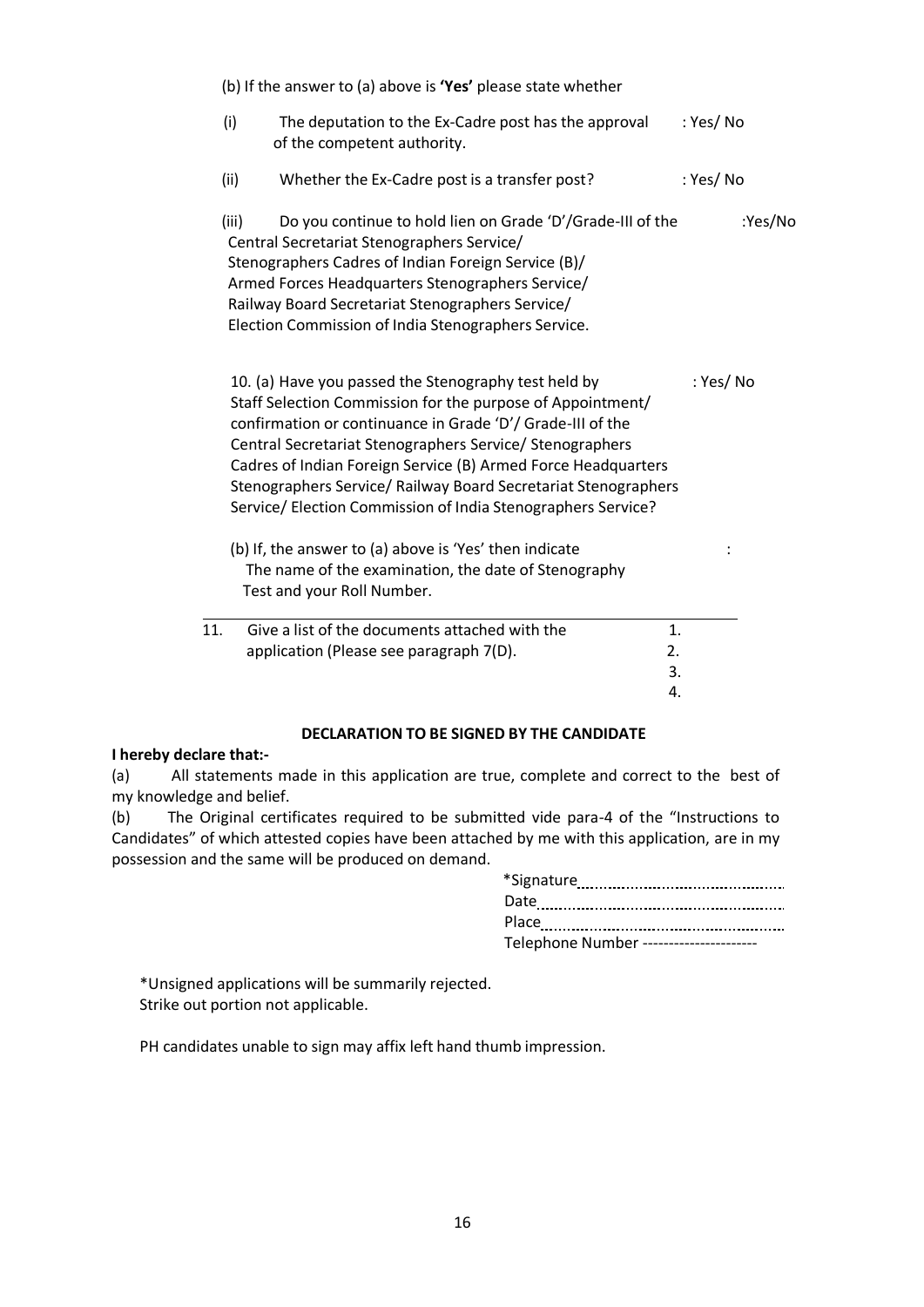### **PART-2 TO BE FILLED BY THE HEAD OF DEPARTMENT OR OFFICE IN WHICH THE CANDIDATE IS SERVING**

#### Certified that:

- (1) The information given by Shri/Smt/Kumari…………………………………………. in column 1,4,5 and 7 to 10 of the application have been verified with reference to his/her service record and are correct.
- (2) It has been verified from his/ her \*service records that he/ she \*belong to Caste/ Tribe which is recognized as a Scheduled Caste/ Scheduled Tribe\*.
- (3) There are no circumstance rendering him/ her unsuitable for promotion to the post of the Grade 'C'/ Grade-II Stenographers in the Central Secretariat Stenographers Service/ Stenographers Cadre of Indian Foreign Service (B)/ Armed Force Headquarters Stenographers Service/ Railway Board Secretariat Stenographers Service/ Election Commission of India Stenographers Service.
- (4) He/ she is a regularly appointed temporary/ quasi-permanent officer of Grade 'D' of the Central Secretariat Stenographers Service/Stenographers Cadre of Indian Foreign Service (B)/ Armed Force Headquarters Stenographers Service/ Railway Board Secretariat Stenographers Service/Election Commission of India Stenographers Service with effect from-------------- and continue to be so employed.
- (5) He/ she is on deputation to Ex-Cadre post held by him/her with the approval of the competent authority.
- (6) He/ she is appointed against a 'transfer' post and continue to have lien on the post mentioned in Sub-Para (4).
- (7) It has been verified from his/ her service record that he/she has been exempted from passing the Commission's Stenography test for the purpose of confirmation or continuance in Grade 'D'/Grade-III of the Central Secretariat Stenographers Service/ Stenographers Cadre of the IFS (B)/ Armed Force Headquarters Stenographers Service/ Railway Board Secretariat Stenographers Service/ Election Commission of India Stenographers Service before the notification of the examination.
- (8) It has been verified from his/ her service records that he/ she has passed the Commission's Stenography test for the purpose of confirmation or continuance in Grade 'D'/ Grade-III of the Central Secretariat Stenographers Service/ Stenographers Cadre of the IFS (B)/ Armed Force Headquarters Stenographers Service/ Railway Board Secretariat Stenographers Service/ Election Commission of India Stenographers Service before the notification of the examination.

**Certified true copy of the first page of Service Book** of the candidate is enclosed herewith. It is also certified that the candidate fulfills all eligibility conditions including that of crucial date and length of service as mentioned under Para 8 (C) of the Notice of Stenographer Grade 'C' Limited Departmental Examination, 2017 published by SSC.